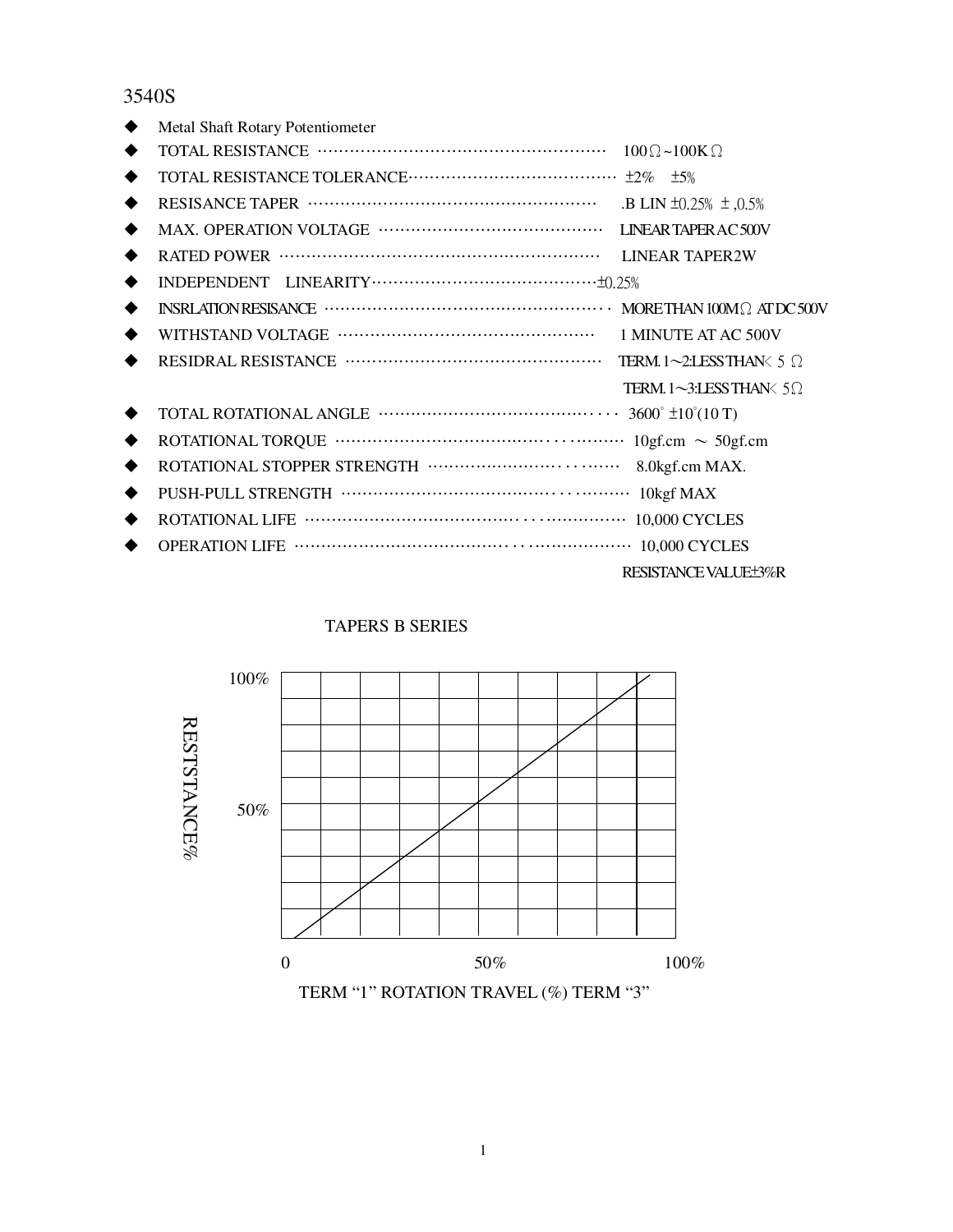

| 3540S Electrical characteristics |  |
|----------------------------------|--|
|                                  |  |

電氣性能

| Total resistance                     | B taper $100\Omega \sim 100K\Omega$ (Lin)      |  |  |
|--------------------------------------|------------------------------------------------|--|--|
| 總阻值                                  |                                                |  |  |
| Total resistance tolerance<br>總阻值容許差 | $± 2\% , ±5\%$                                 |  |  |
| Rated power                          | 2W/70℃                                         |  |  |
| 定格電力                                 | OW/125℃                                        |  |  |
|                                      |                                                |  |  |
| Temperature range                    | - 55℃ ~ 125℃ (附圖一)                             |  |  |
| 環境温度範圍                               | Rated power %                                  |  |  |
|                                      | 100                                            |  |  |
|                                      | 80                                             |  |  |
|                                      | 60                                             |  |  |
|                                      | 40                                             |  |  |
|                                      | $20\,$<br>$\mathbf{0}$                         |  |  |
|                                      | 70<br>125                                      |  |  |
|                                      | 40<br>20<br>60<br>80<br>100<br>120<br>周圍温度 (℃) |  |  |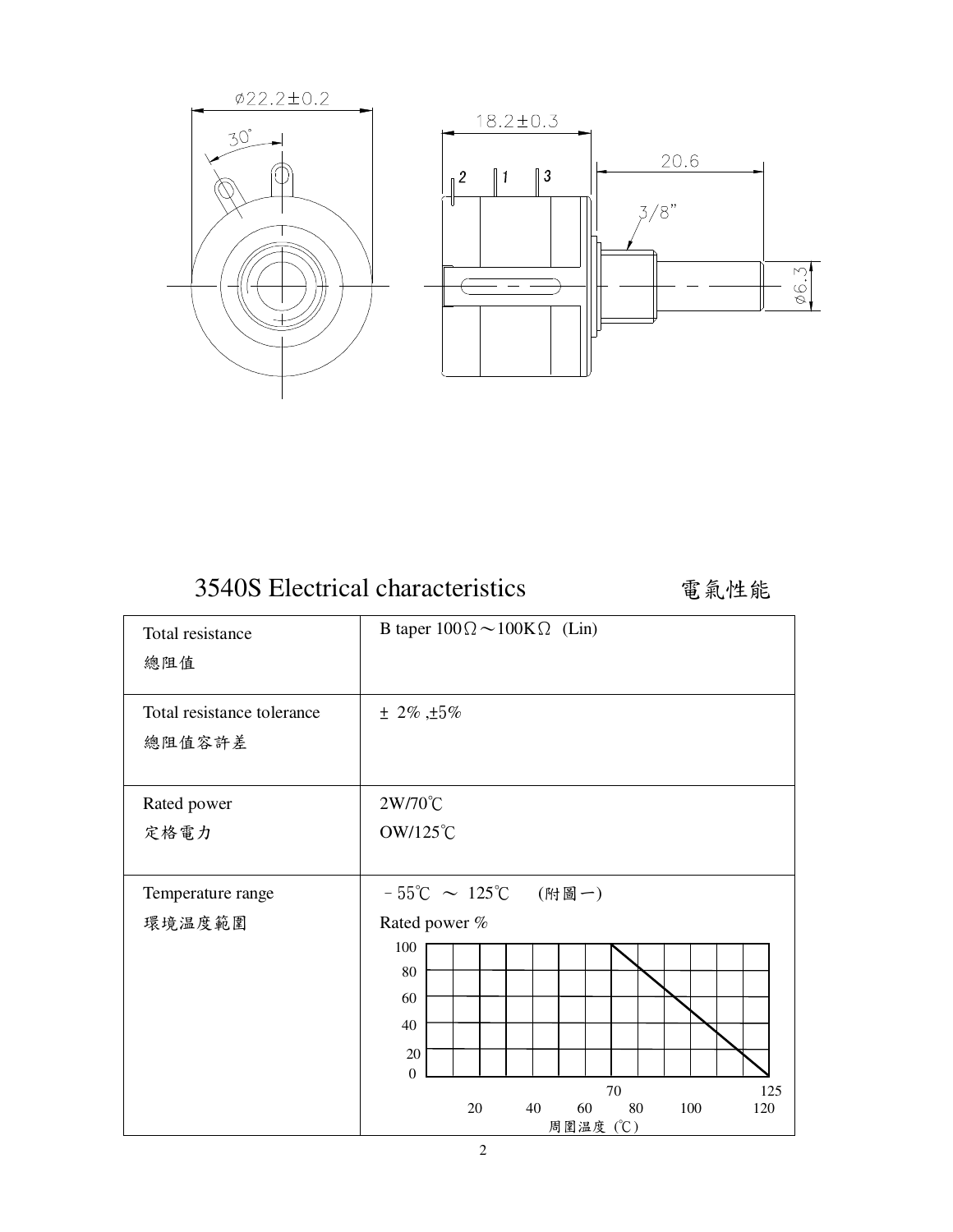| Max. Operating Voltage     | 500V A C                                   |
|----------------------------|--------------------------------------------|
| 最高耐電壓                      | E: $\sqrt{PR}$                             |
|                            | E: Operating voltage                       |
|                            | P: Rated power                             |
|                            | R: Total resistance                        |
| <b>Residual Resistance</b> | Term $1 \sim 2$ : Less than $\leq 5\Omega$ |
| 殘留阻值                       | Term $2 \sim 3$ : Less than $\lt 5\Omega$  |
|                            |                                            |
|                            |                                            |
| Rotational noise           | 100mv max.                                 |
| 轉動噪音                       |                                            |
|                            |                                            |
| Resistance temperature     | $\leq$ ±50ppm/°C (-55°C ~+125°C)           |
| coefficient                |                                            |
| 電阻温度係數                     |                                            |

## 3540S 電氣性能 Electrical Characteristics

| 序號  | 項目                            | 測試條件                                                                                                                                                                                      | 規格                                                      |
|-----|-------------------------------|-------------------------------------------------------------------------------------------------------------------------------------------------------------------------------------------|---------------------------------------------------------|
| NO. | <b>ITEM</b>                   | <b>TEST CONDITION</b>                                                                                                                                                                     | <b>SPECIFCATIONS</b>                                    |
| 1.1 | 絕緣阻抗<br>Insulation resistance | 以 DC 500V 之電壓,測試1分鐘測試<br>位置端子興主軸<br>Test voltage: DC 500V<br>Test position: Between terminals and<br>the shaft for 1 minute $\pm$ 5 seconds.                                              | $100M\Omega$<br>min                                     |
| 1.2 | 耐壓電<br>Withstand voltage      | 以 AC 500V(50~60Hz2mA)壓電,測<br>試1分鐘測試位置端子興主軸<br>Test voltage: AC 500V (50 $\sim$<br>$60Hz2mA$ , measured for 1 minute<br>Test position: Between terminals and<br>the shaft 1 minute $\pm$ 5 | 不可有絕緣玻壞 No<br>dielectric breakdown<br>shall be occurred |

### 機械性能 Mechanical Characteristics

| 序號             | 項目                       | 測試條件                              | 規格                   |
|----------------|--------------------------|-----------------------------------|----------------------|
| N <sub>O</sub> | <b>ITEM</b>              | <b>TEST CONDITION</b>             | <b>SPECIFCATIONS</b> |
| 2.1            | 操作力矩<br>Operating torque | $-55^{\circ}$ C ~ $125^{\circ}$ C | $10 - 50$ gf.cm      |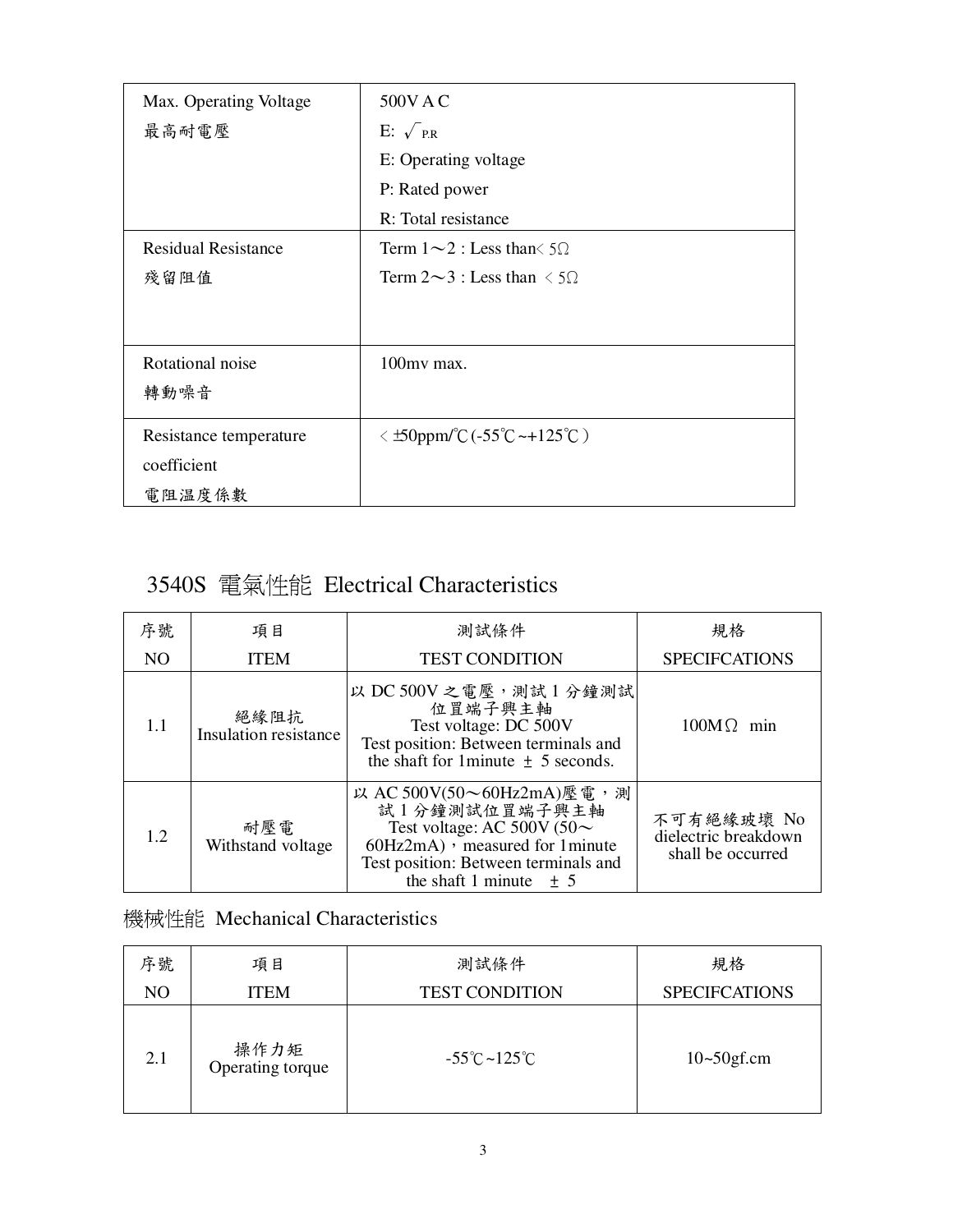| 2.2 | 止擋強度<br>Shaft stopper<br>strength | 將主軸轉到起點或終點處,施加力矩<br>8kgf.cm(0.8N.m), 保持 15 秒鐘<br>The shaft shall be rotated to one end or<br>the other end with pull torque<br>$kgf.cm(0.8N.m)$ for 15 seconds | 操作部和關連部不能<br>有變形破損<br>Without deformation or<br>breads in the operating<br>part and contact part                                      |
|-----|-----------------------------------|----------------------------------------------------------------------------------------------------------------------------------------------------------------|---------------------------------------------------------------------------------------------------------------------------------------|
| 2.3 | 端子強度<br>Strength of terminals     | 於端子尖端各方向施加 500gf(5N)之<br>力,保持1秒鐘<br>When $500gf(5N)$ are weighted on top of<br>terminal in every direction for minute                                          | 無端子鬆動損壞,端子<br>基板破裂等<br>Loose stale of terminal<br>and damage on stator<br>board should not exist                                      |
| 2.4 | 焊接性能<br>Solder ability            | 焊接温度 Soldering temperature: 235±5℃<br>浸漬時間 Dipping time: 5±0.5 seconds                                                                                         | 除切割面外,75%以上浸<br>焊部位被焊料覆蓋<br>More than $85\%$ of the dip<br>ping part shall be covered<br>by solder , excluding the<br>cutting surface |
| 2.5 | 耐焊接                               | $260^{\circ}$ C ± 10 <sup>°</sup> C $3\pm1$ seconds<br>$350^{\circ}$ C ±5 <sup>°</sup> C For manual soldering in 3<br>seconds                                  | 無端子鬆動損壞,端子<br>基板破裂等<br>Loose stale of terminal<br>and damage on stator<br>board should not exist                                      |

# 3540S 耐候性 Weather Performance

| 序號 NO | 項目 ITEM                     | 測試條件 TEST CONDITION                                                                                                                                                                                                                                     | 規格 SPECIFCATIONS                                                                                                                                                                                                                                                                                               |
|-------|-----------------------------|---------------------------------------------------------------------------------------------------------------------------------------------------------------------------------------------------------------------------------------------------------|----------------------------------------------------------------------------------------------------------------------------------------------------------------------------------------------------------------------------------------------------------------------------------------------------------------|
| 3.1   | 耐濕度<br><b>Humidity Test</b> | 置於温度 40±2℃, 溼度 90~95%RH, 500<br>小時後,放於正常環境下1小時,然後1<br>小時內測試<br>Testing switch being kept in the conditions<br>at $40\pm2\degree$ C and $90\sim95\%$ RH for 500 hours<br>in a normal ambient condition for 1 hour.<br>Then to be measured within 1 hour. | 絶緣電阻在 10MΩ以<br>上,500VDC,耐壓<br>AC500V 持續 1 分鐘操<br>作力舉變化在30%之<br>內各部位無損壞,無機<br>械性能異常電阻值變<br>化±3%以内<br>Insulation resistance:<br>more than $10M\Omega$ for<br>500VDC Withstand<br>voltage: 500Vac for 1<br>minute Operating<br>torque: within $\pm$ 30% of<br>initial value Every parts<br>should not defected in |
| 3.2   | 耐熱性<br><b>Heat Test</b>     | 置於温度 125±2℃,500 小時後,放<br>於正常環境下1小時,然後在1小時<br>內測試<br>Testing switch being kept in the<br>conditions at $125 \pm 2^{\circ}$ in temperature<br>for 500 hours in a normal ambient<br>condition for an hour. The to be<br>measured within hour.              |                                                                                                                                                                                                                                                                                                                |
| 3.3   | 低温特性<br>Cold Test           | 置於温度-55±2℃,500小時後,放於正<br>常環境下1小時,然後在1小時內測試<br>Testing switch should be kept in the<br>condition in the temperature of $-55\pm2^{\circ}\text{C}$<br>for $500$<br>hours in a normal ambient<br>condition for an hour. Then be measured<br>within an hour. | appearance and<br>mechanical<br>performance. Resistance<br>$\leq$ +3%                                                                                                                                                                                                                                          |